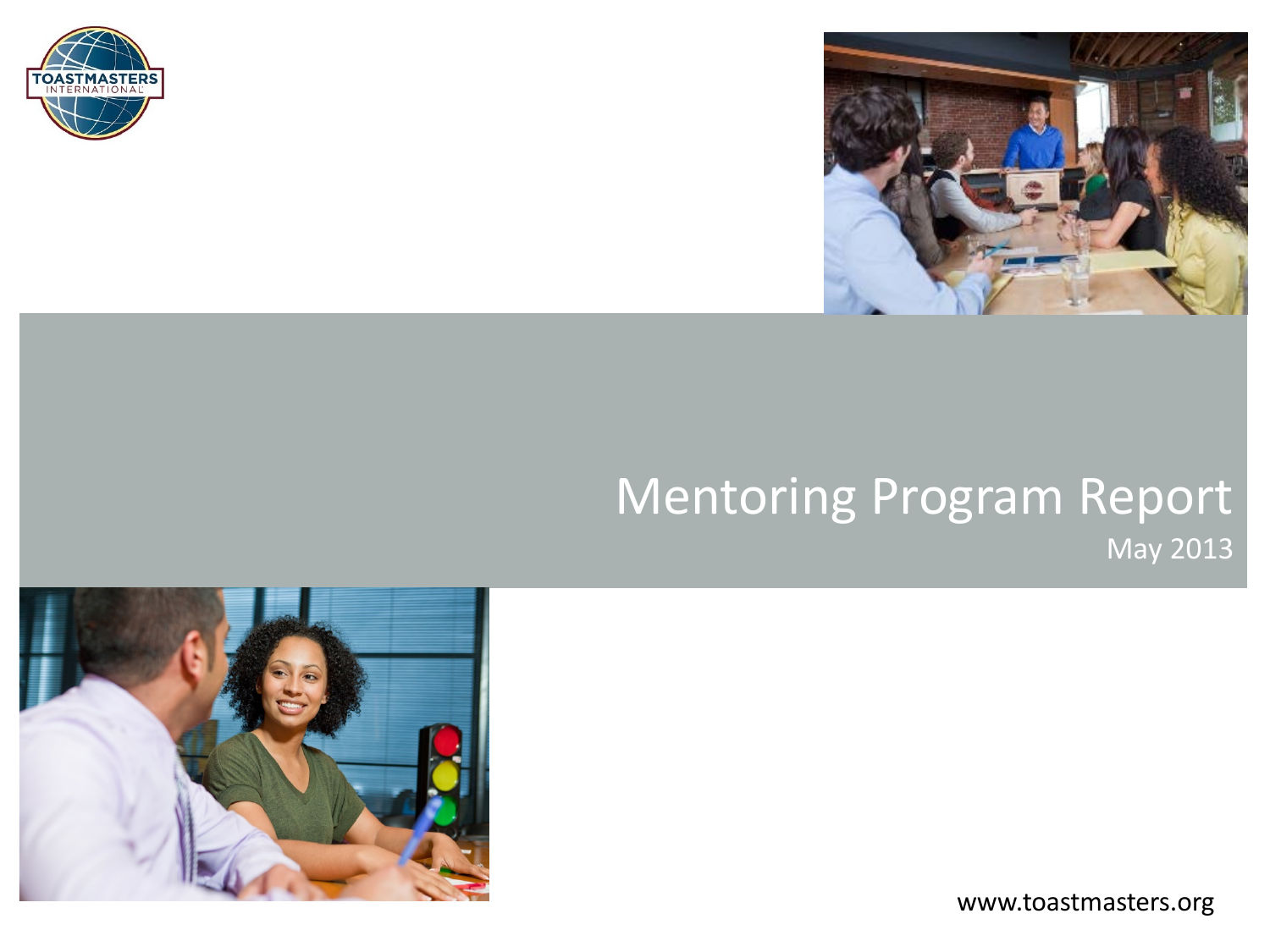# Table of Contents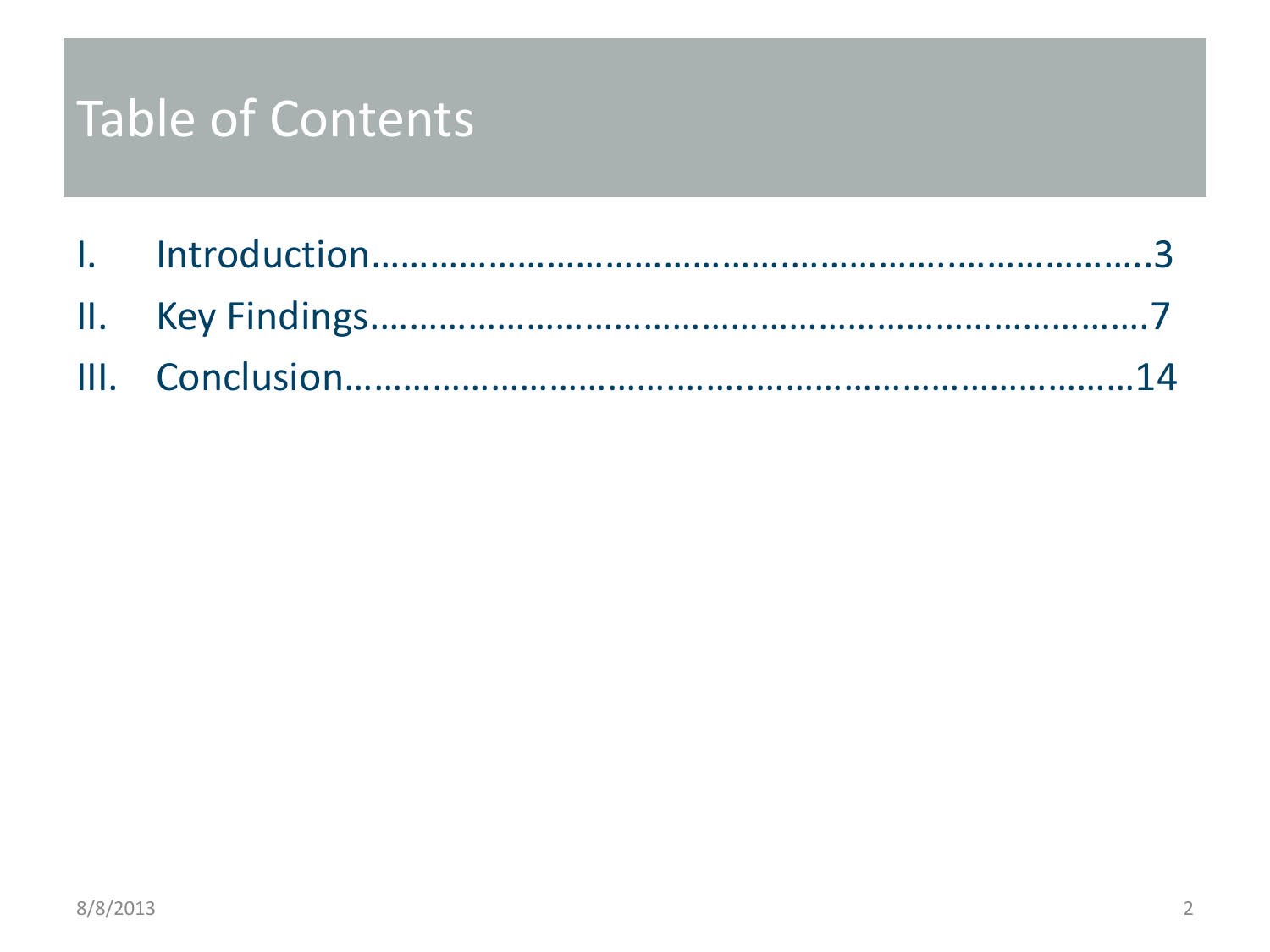# Introduction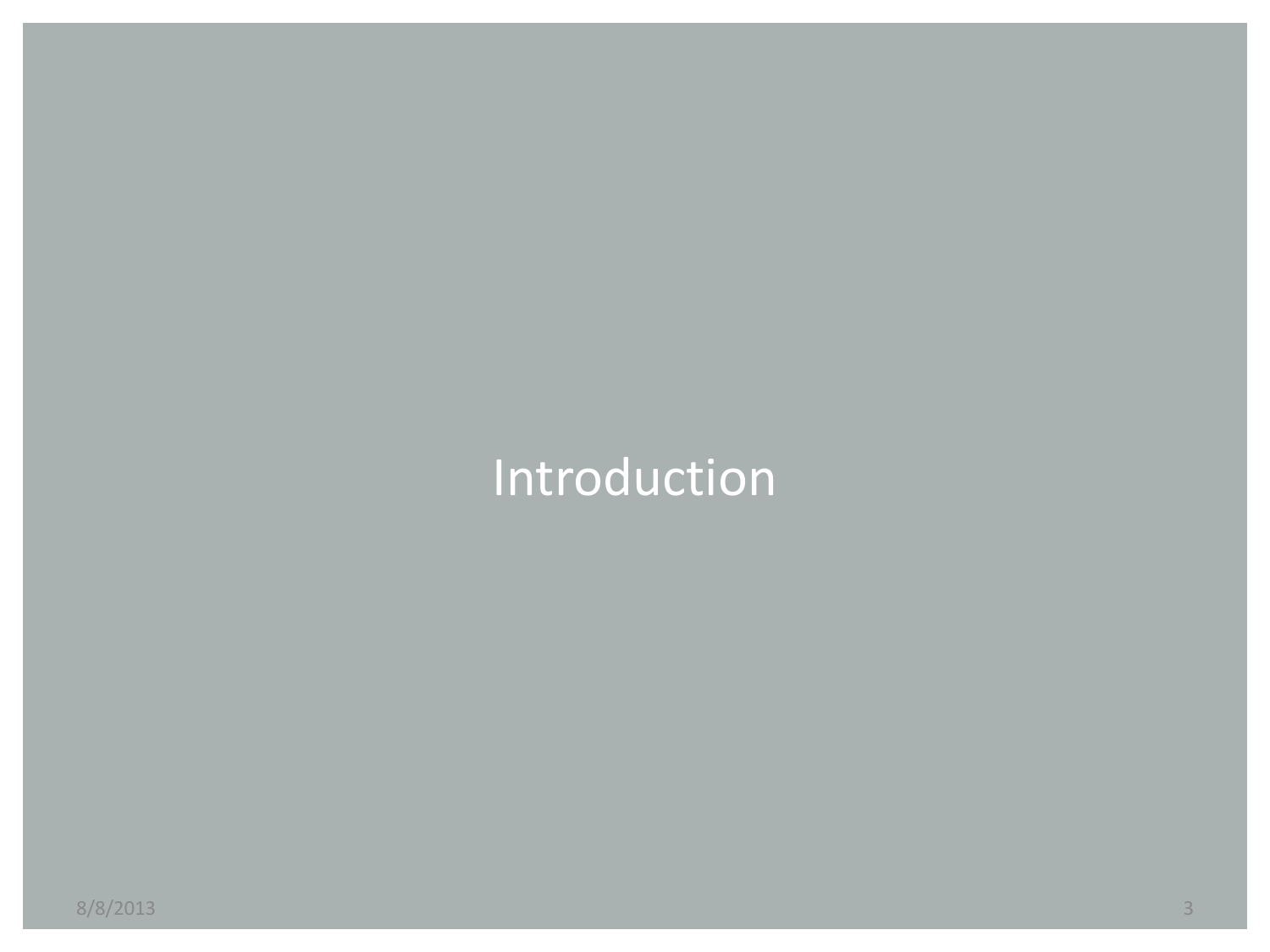### Research Objectives

**The goal of this study was to conduct research to understand the club leaders' views and opinions on the member-level mentoring program.**

Through focus groups and surveys conducted for other studies, there was ample data related to the awareness, opinions and feelings about the mentoring program, but there wasn't any quantitative data because the program is not formally tracked other than through Competent Leadership award achievement (Project 9).

### Objectives:

- 1. Gather quantitative data related to the memberlevel mentoring program.
	- $\triangleright$  Percentage of clubs that have a mentor program
	- $\triangleright$  Timing of the mentor assignment
	- $\triangleright$  The amount of time spent mentoring per month
	- $\triangleright$  The duration of the mentoring relationship
	- $\triangleright$  Qualifications of a mentor
	- $\triangleright$  Need for formal mentor training
	- $\triangleright$  Improvements to the program
- 2. Key qualitative findings from past studies are included in this report to complement this mentoring study.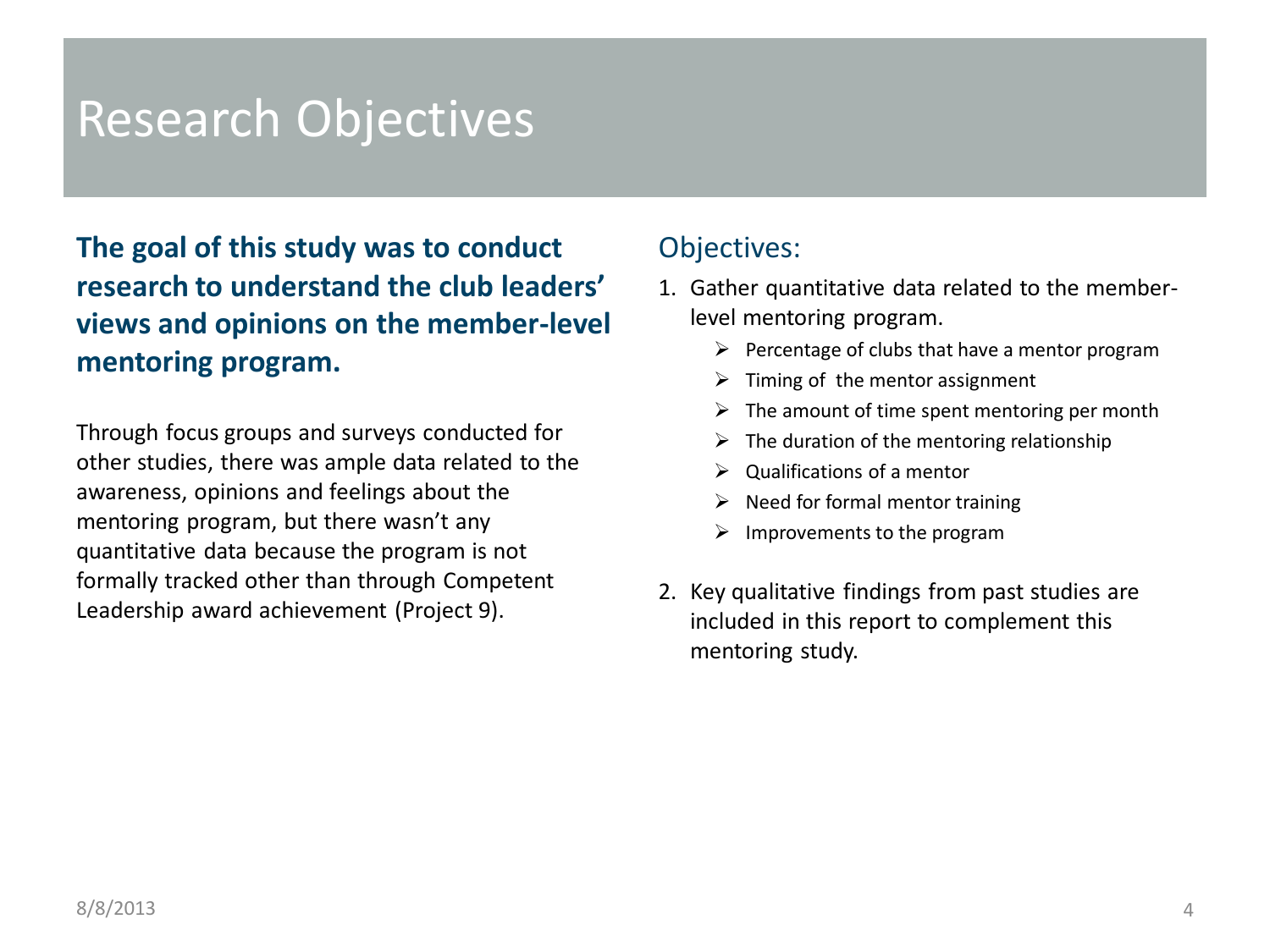# Sampling and Methodology

**An online survey was conducted using the Qualtrics platform. A representative sample of 2,000 Toastmasters club leaders were selected to participate using a simple random sample.** 

The survey reached a response rate of approximately 20%, which yielded a total response count of N=391. The completion rate for the survey was 94% or 369 fully completed surveys. Based upon this response rate, we can be confident that the findings are accurate with a +/-5% margin of error.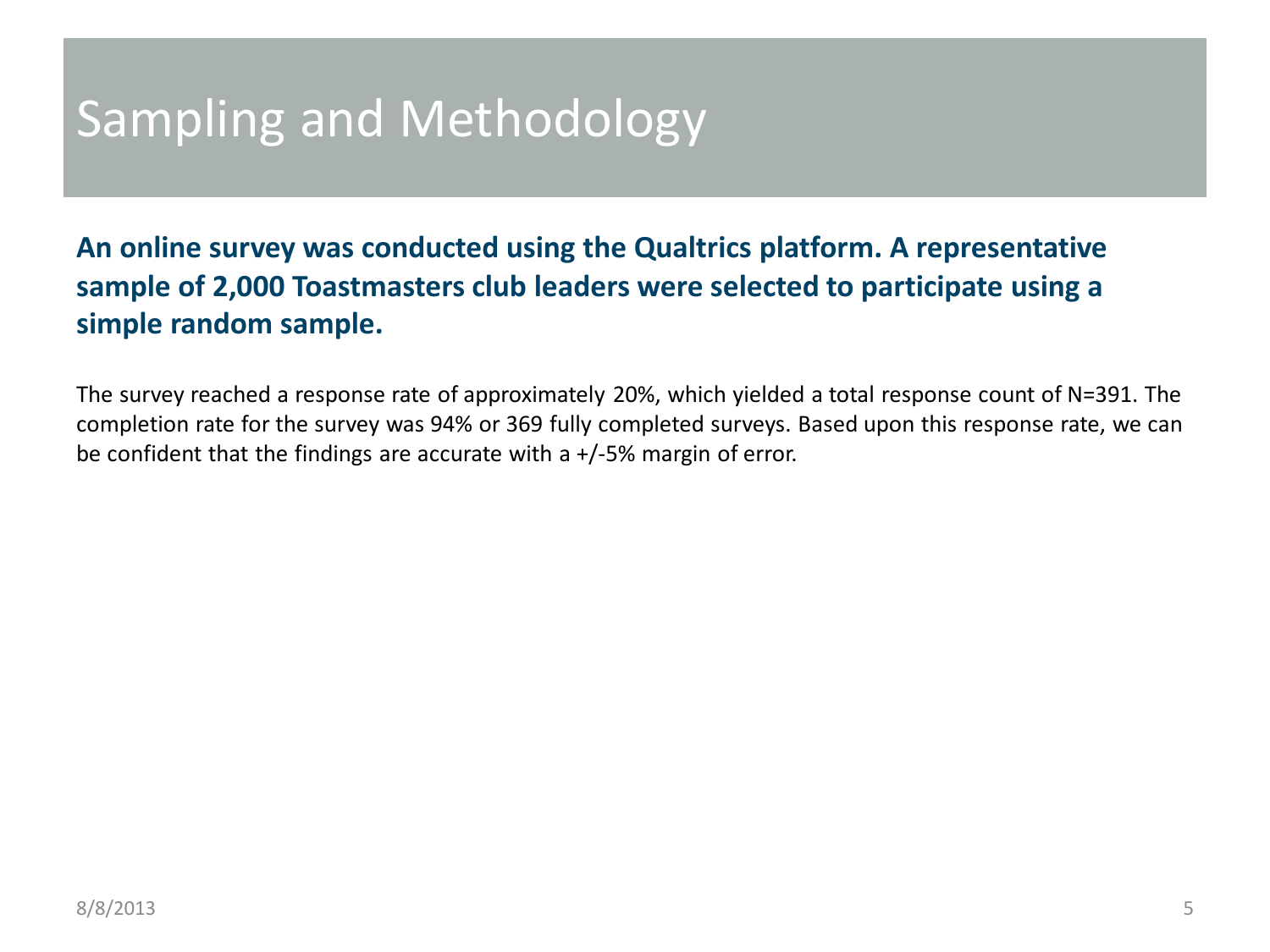# Summary of Findings

### **Mentoring Program Statistics**

- $\triangleright$  77% of clubs have a mentor program
- 75% of mentoring programs are **informal and unstructured**
- 65% of clubs assign mentors to **new members**
- 75% of clubs assign mentors to members **immediately after** they join
- 85% of mentors spend **2 hours or less** with their mentees per month
- $\triangleright$  79% of members say the mentoring program is moderately to extremely important to their **club experience**
- 66% of members are mentored **as long as needed**, but often mentoring only lasts until the **3rd speech project**
- In 37% of clubs, **any member** can become a mentor; in 46% of clubs, it is often the members with most experience or those who have achieved an educational award
- 70% of club leaders want a **formal mentor training** program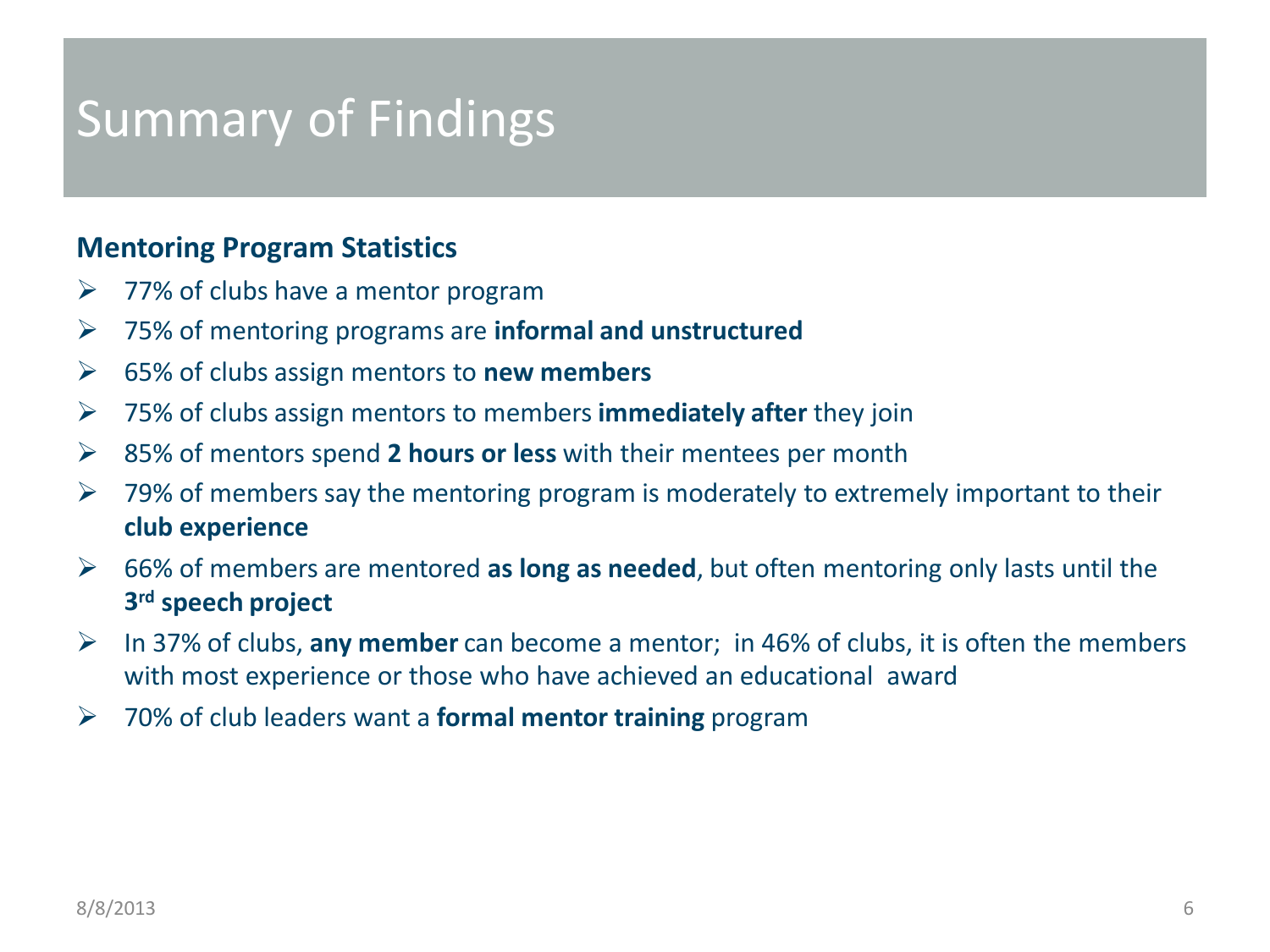# Key Findings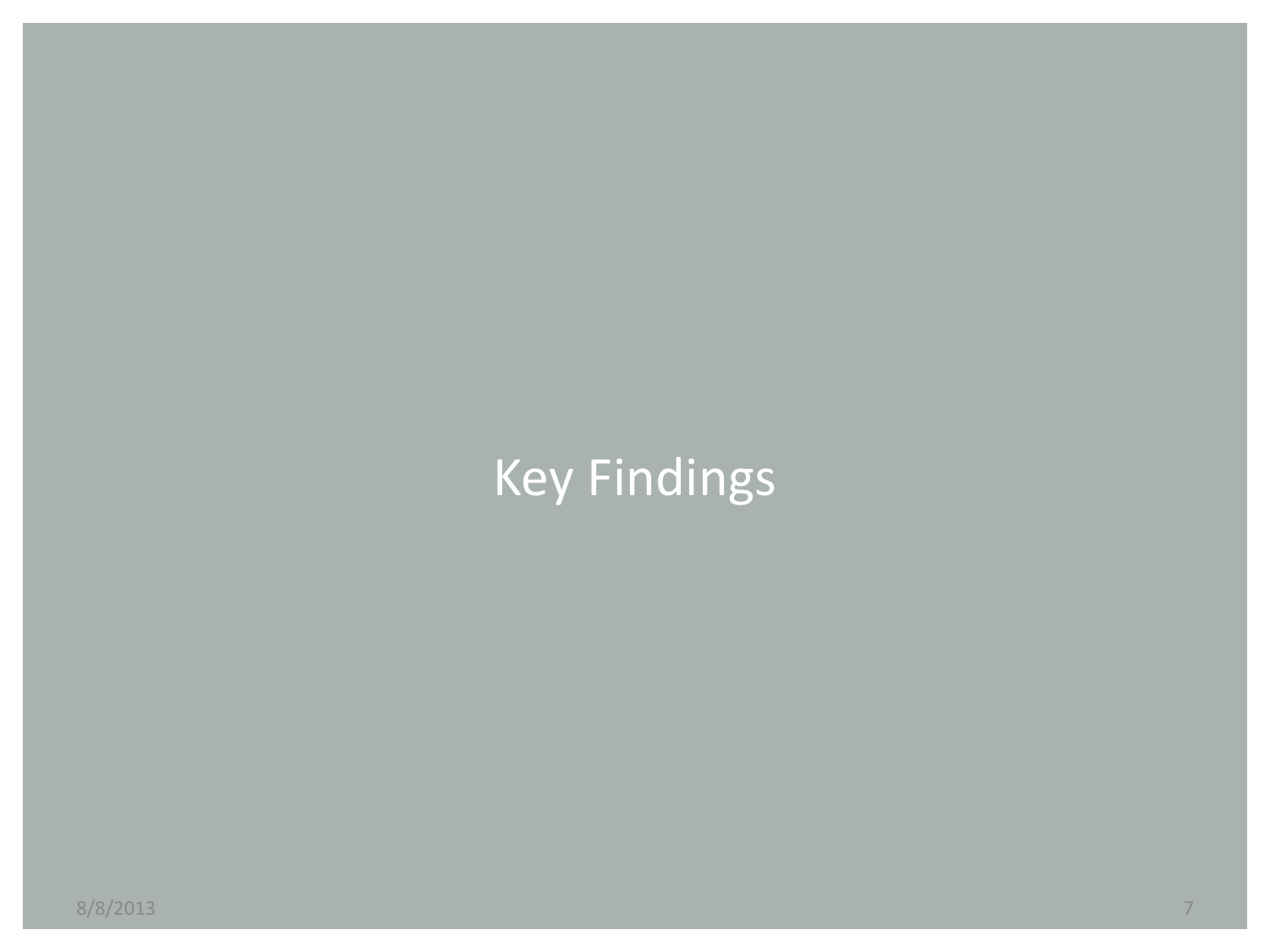# The Mentoring Program

### **Q: Does your club have a mentor program?**



**Have Mentorship Program (N=385)**

#### Most mentoring programs are informal and unstructured:



### **Reasons why clubs do not have a mentoring program:**

- **1. Inexperienced -** Club is too new or small, there are not enough experienced members to support a mentor program
- **2. Lack support -** There is a lack of support, interest, time and desire to be a mentor
- **3. Lack awareness -** Don't know or lack awareness about mentor program
- **4. Not a priority -** Club has other goals or priorities on recruiting new members
- **5. Informal -** Club provides informal advisors or encourages members to seek out guidance from experienced members

#### **What it means:**

The majority of clubs have some type of mentoring program. Those that do not are typically new or do not have enough experienced members to support a mentoring program.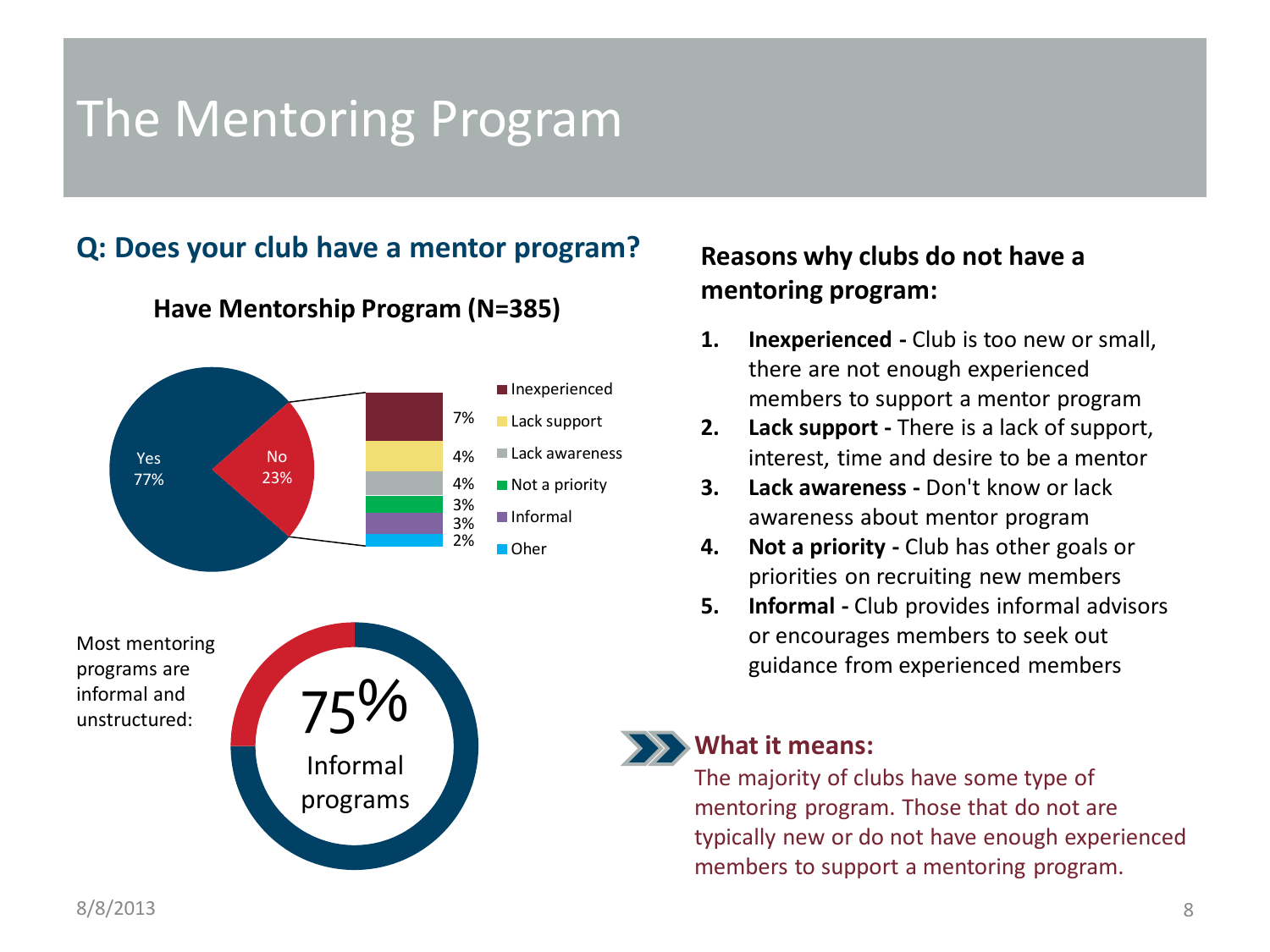# The Mentoring Program

### **Q: Who is assigned a mentor?**



### **Assigned Mentor (N=294)**

### **Q: When is a member assigned a mentor?**



### **Q: What percentage of members in your club are assigned a mentor?**

56% Of members are

assigned a mentor



#### **What it means:**

Mentors are assigned when a member is new or at the member's request. Experienced or struggling members are not likely to receive a mentor, unless the member specifically requests one.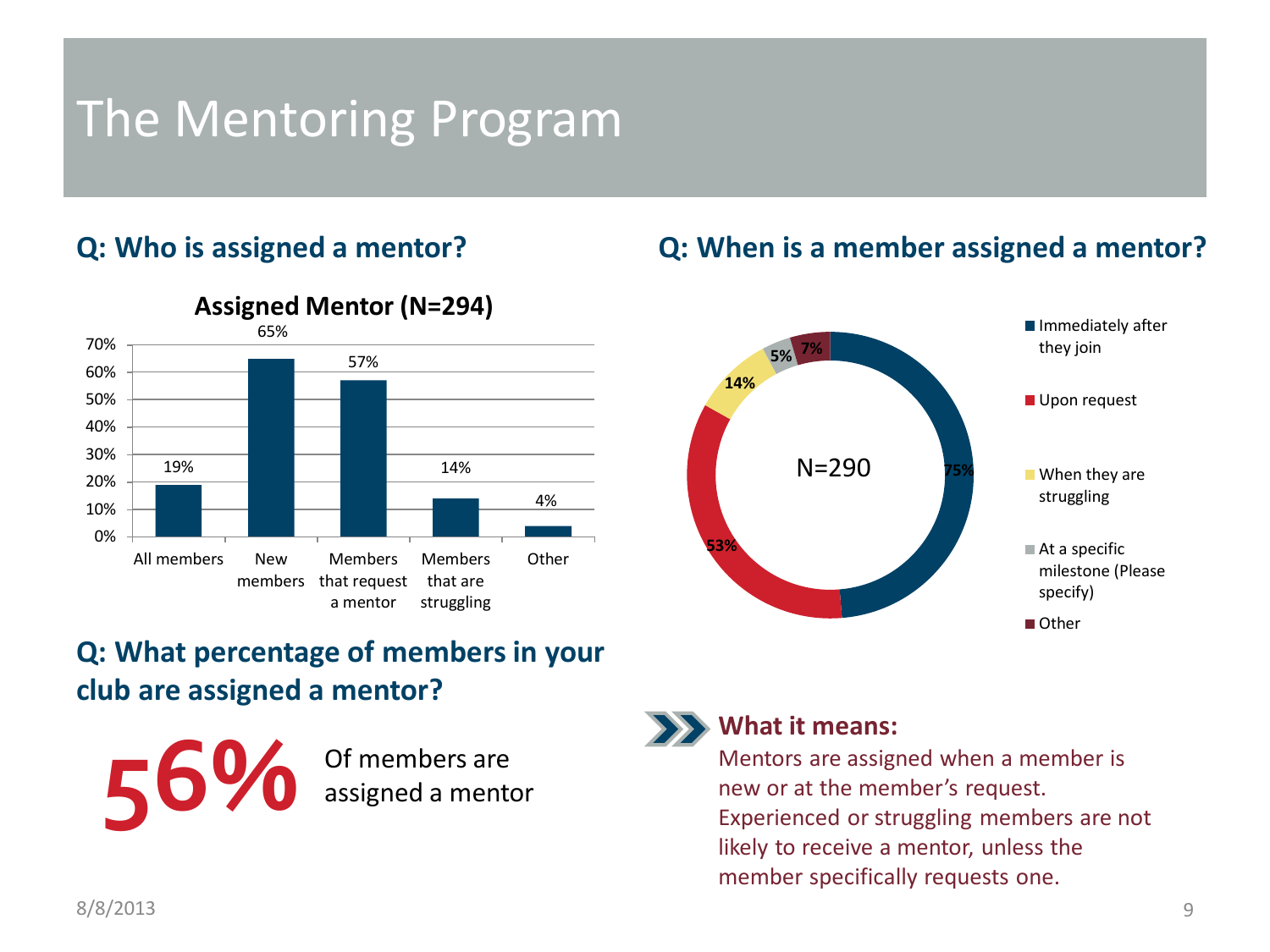# The Mentoring Program

### **Q: How much time does a mentor spend with his or her mentee per month?**



**Time Spent with Mentee (N=283)**

**79%** Members say mentoring<br>
is moderately to<br>
extremely important to is moderately to their club experience



### **What it means:**

Although mentors spend no more than 2 hours a month with their mentees, the relationship has a very positive effect on the members' overall experience, including improvements in satisfaction and award achievement.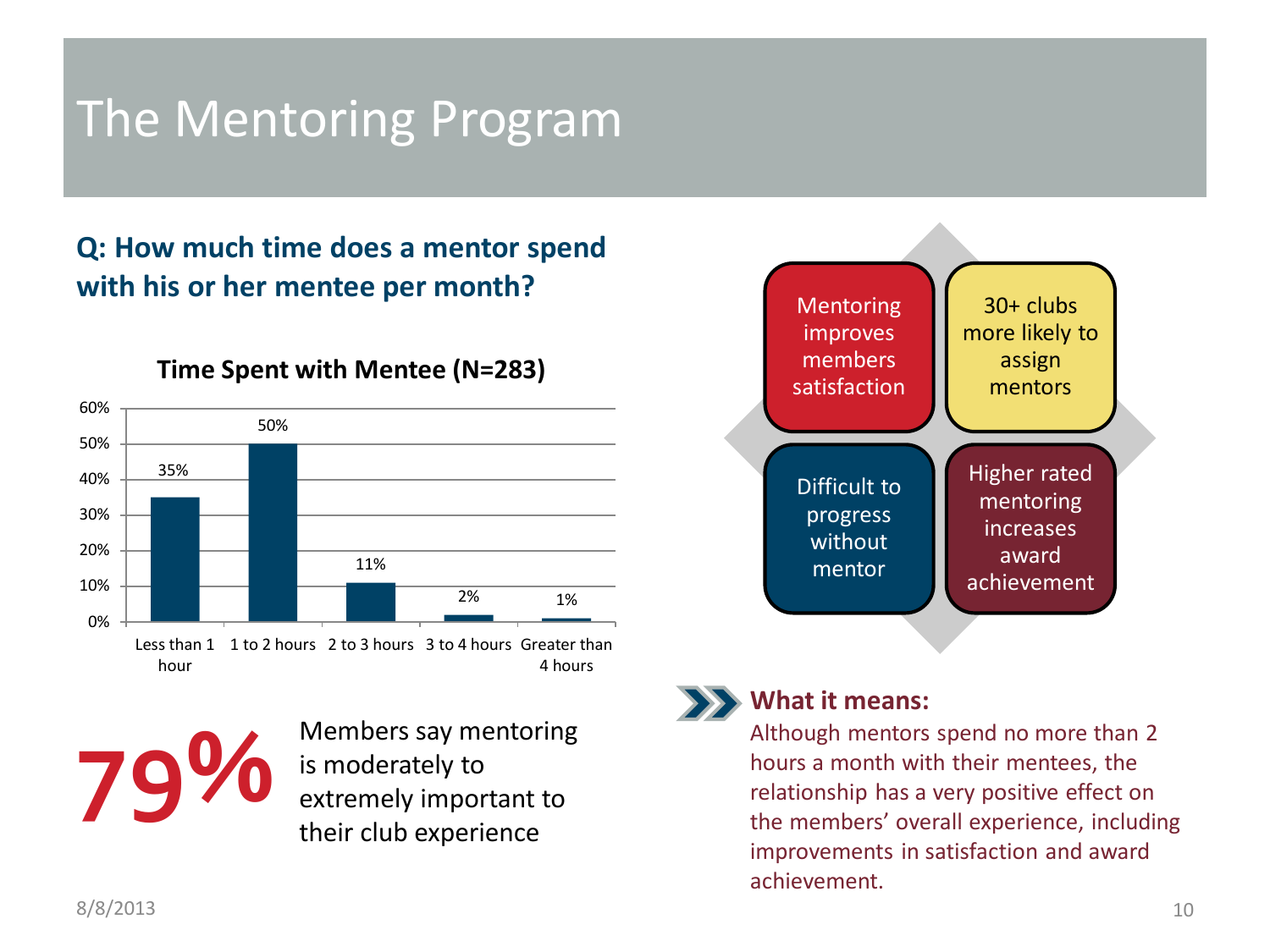# Length of Mentoring

### **Q: How long is a member mentored?**



#### **(N=282)**

# **3rd Speech** Mentoring relationship is most likely to end

### **Q: Who can become a mentor?**

**(N=285)**



**What it means:**

Members are mentored as long as needed, but often it ends at the 3<sup>rd</sup> speech project.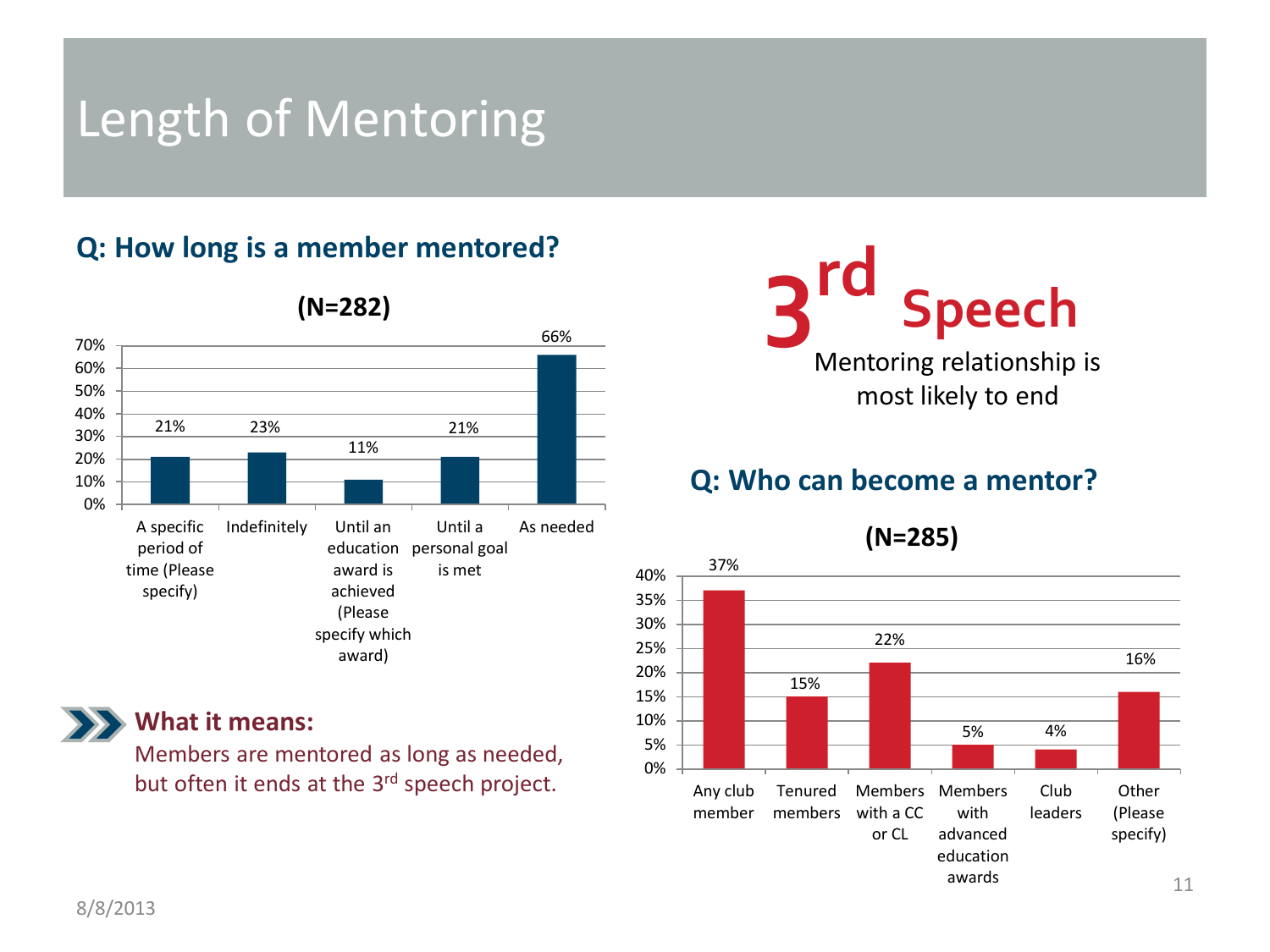# Formal Mentor Training

**Q: Do you think that a formal mentor training program is needed?**

**Q: Why do you think a formal training program is needed?**



# **NEW MEMBERS** STANDARDIZATION RESOURCES **STRUCTURE**  $GOALS$

### **What it means:**

The majority of club leaders believe there is a strong need for a formal mentor training program. They expressed a need for guidelines, criteria and consistency.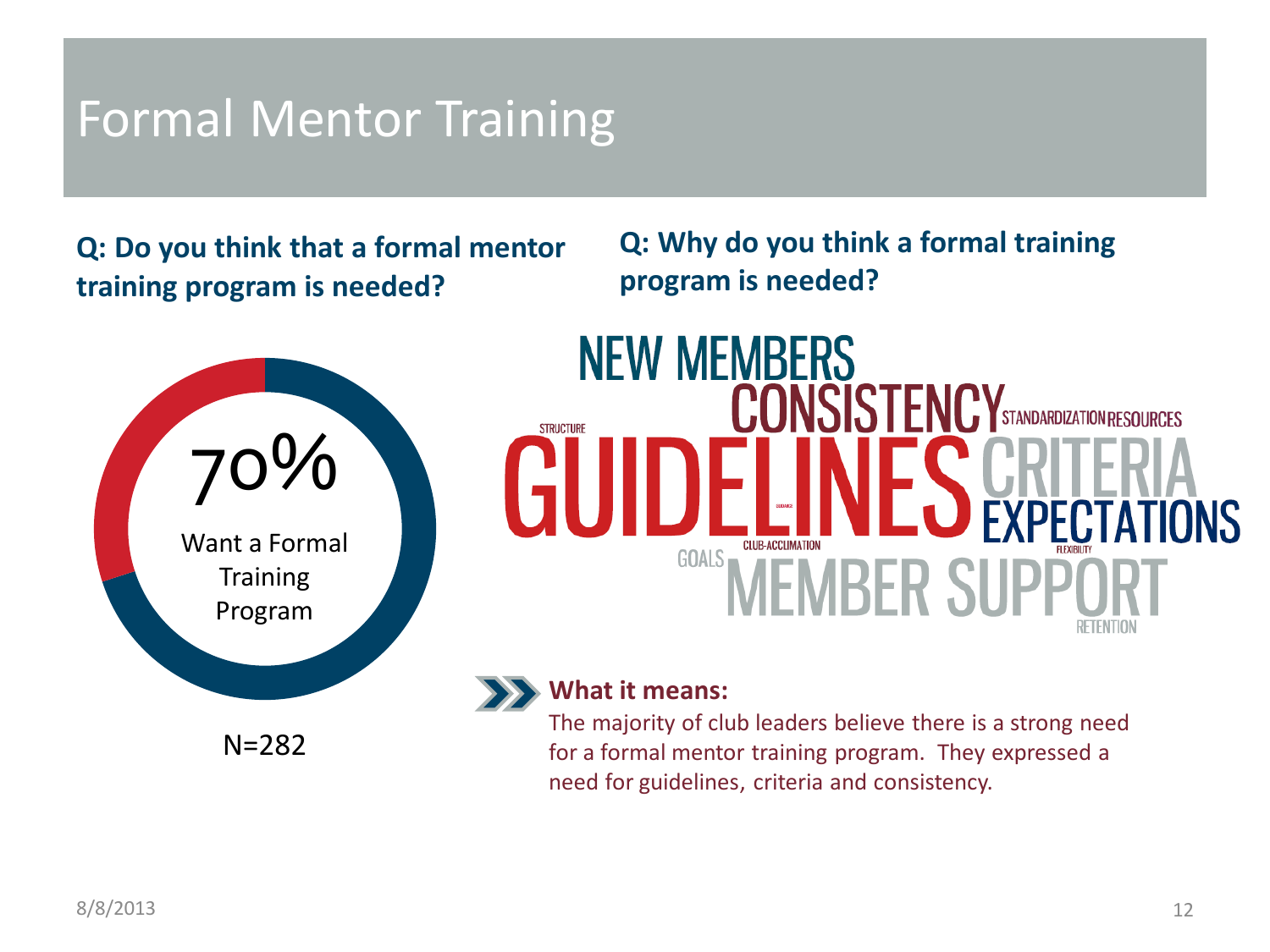# Improvements to Mentoring Program

### **Q: What would you change about the current mentoring program?**

- 1. Create a formal program for mentors with criteria, training and guidelines.
- 2. Establish goals for both mentor and mentee with recognition for achievements.
- 3. Keep the program flexible, but structured and accessible to all members at any level of experience.
- 4. Add an evaluation component to the mentor program that encourages dialogue about what they did well and what needs improvement.
- 5. Overall, positive feelings were expressed about mentoring. However, structure is necessary to maximize retention and motivate new members to keep progressing.

**BENEFI** 

**EXPOSURE**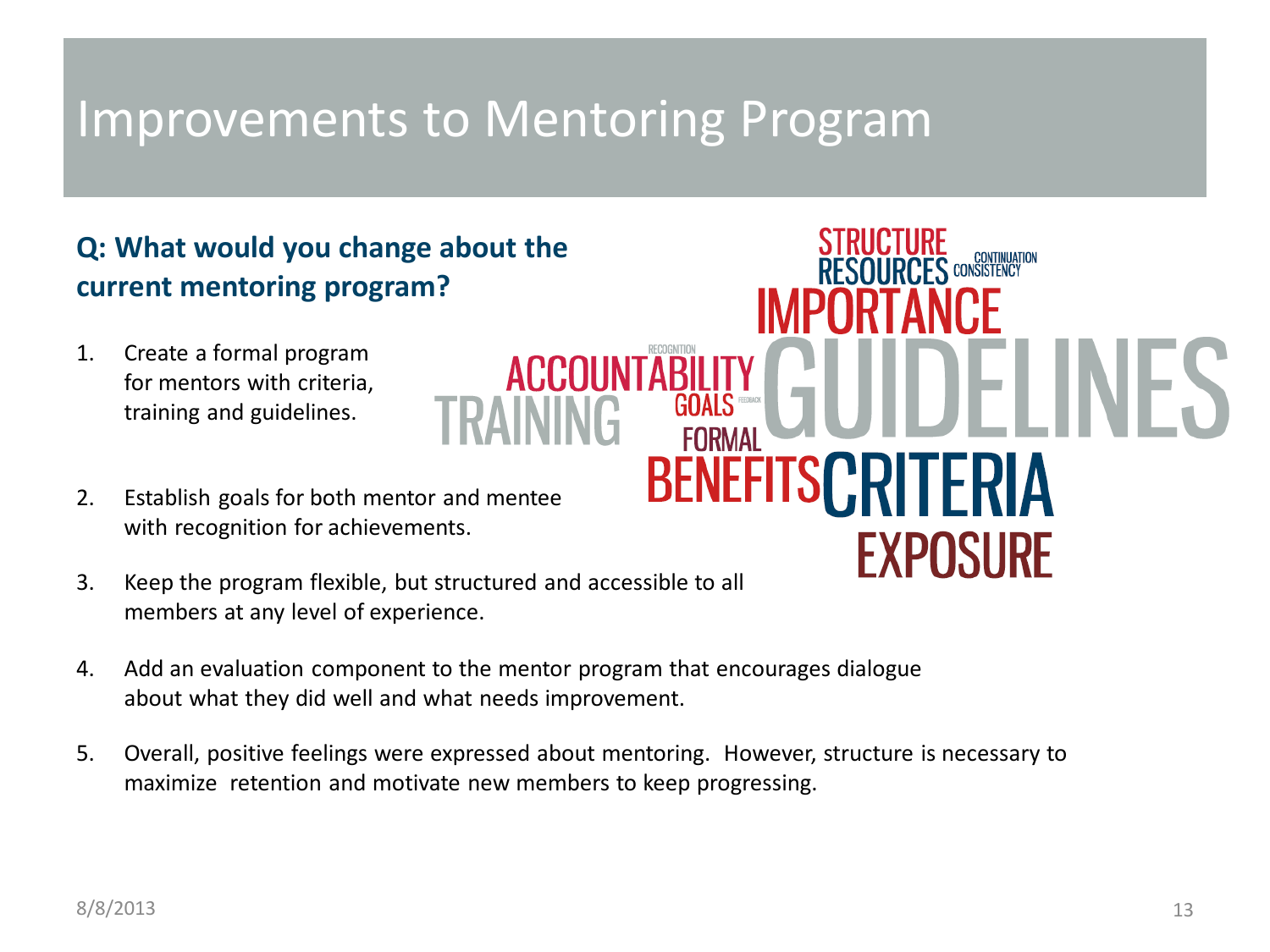# Conclusion